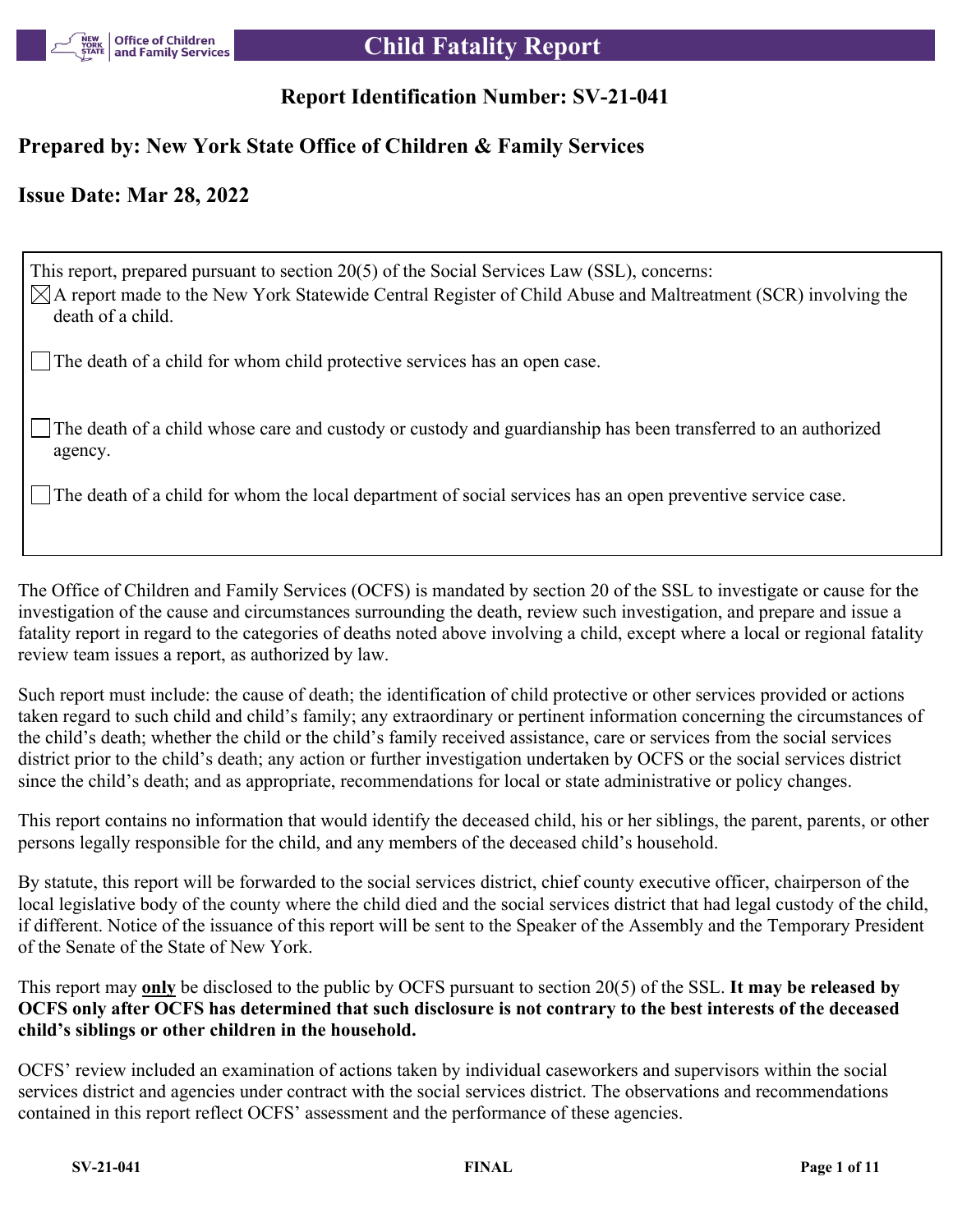

## **Abbreviations**

| <b>Relationships</b>                                 |                                                                       |                                       |  |  |  |
|------------------------------------------------------|-----------------------------------------------------------------------|---------------------------------------|--|--|--|
| <b>BM-Biological Mother</b>                          | <b>SM-Subject Mother</b>                                              | SC-Subject Child                      |  |  |  |
| <b>BF-Biological Father</b>                          | SF-Subject Father                                                     | OC-Other Child                        |  |  |  |
| MGM-Maternal Grand Mother                            | <b>MGF-Maternal Grand Father</b>                                      | FF-Foster Father                      |  |  |  |
| PGM-Paternal Grand Mother                            | PGF-Paternal Grand Father                                             | DCP-Day Care Provider                 |  |  |  |
| MGGM-Maternal Great Grand Mother                     | MGGF-Maternal Great Grand Father                                      | PGGF-Paternal Great Grand Father      |  |  |  |
| PGGM-Paternal Great Grand Mother                     | MA/MU-Maternal Aunt/Maternal Uncle PA/PU-Paternal Aunt/Paternal Uncle |                                       |  |  |  |
| <b>FM-Foster Mother</b>                              | <b>SS-Surviving Sibling</b>                                           | <b>PS-Parent Sub</b>                  |  |  |  |
| CH/CHN-Child/Children                                | <b>OA-Other Adult</b>                                                 |                                       |  |  |  |
|                                                      | Contacts                                                              |                                       |  |  |  |
| <b>LE-Law Enforcement</b>                            | <b>CW-Case Worker</b>                                                 | CP-Case Planner                       |  |  |  |
| Dr.-Doctor                                           | ME-Medical Examiner                                                   | <b>EMS-Emergency Medical Services</b> |  |  |  |
| DC-Day Care                                          | FD-Fire Department                                                    | <b>BM-Biological Mother</b>           |  |  |  |
| <b>CPS-Child Protective Services</b>                 |                                                                       |                                       |  |  |  |
|                                                      | <b>Allegations</b>                                                    |                                       |  |  |  |
| <b>FX-Fractures</b>                                  | <b>II-Internal Injuries</b>                                           | L/B/W-Lacerations/Bruises/Welts       |  |  |  |
| S/D/S-Swelling/Dislocation/Sprains                   | C/T/S-Choking/Twisting/Shaking                                        | B/S-Burns/Scalding                    |  |  |  |
| P/Nx-Poisoning/ Noxious Substance                    | <b>XCP-Excessive Corporal Punishment</b>                              | PD/AM-Parent's Drug Alcohol Misuse    |  |  |  |
| CD/A-Child's Drug/Alcohol Use                        | <b>LMC-Lack of Medical Care</b>                                       | <b>EdN-Educational Neglect</b>        |  |  |  |
| <b>EN-Emotional Neglect</b>                          | <b>SA-Sexual Abuse</b>                                                | M/FTTH-Malnutrition/Failure-to-thrive |  |  |  |
| IF/C/S-Inadequate Food/ Clothing/<br>Shelter         | <b>IG-Inadequate Guardianship</b>                                     | LS-Lack of Supervision                |  |  |  |
| Ab-Abandonment                                       | OTH/COI-Other                                                         |                                       |  |  |  |
|                                                      | <b>Miscellaneous</b>                                                  |                                       |  |  |  |
| <b>IND-Indicated</b>                                 | UNF-Unfounded                                                         | SO-Sexual Offender                    |  |  |  |
| Sub-Substantiated                                    | Unsub-Unsubstantiated                                                 | <b>DV-Domestic Violence</b>           |  |  |  |
| LDSS-Local Department of Social                      | <b>ACS-Administration for Children's</b>                              | NYPD-New York City Police             |  |  |  |
| Service                                              | Services                                                              | Department                            |  |  |  |
| PPRS-Purchased Preventive<br>Rehabilitative Services | TANF-Temporary Assistance to Needy<br>Families                        | FC-Foster Care                        |  |  |  |
| MH-Mental Health                                     | <b>ER-Emergency Room</b>                                              | <b>COS-Court Ordered Services</b>     |  |  |  |
| <b>OP-Order of Protection</b>                        | <b>RAP-Risk Assessment Profile</b>                                    | FASP-Family Assessment Plan           |  |  |  |
| <b>FAR-Family Assessment Response</b>                | Hx-History                                                            | Tx-Treatment                          |  |  |  |
| <b>CAC-Child Advocacy Center</b>                     | PIP-Program Improvement Plan                                          | yo-year(s) old                        |  |  |  |
| <b>CPR-Cardiopulmonary Resuscitation</b>             | ASTO-Allowing Sex Abuse to Occur                                      |                                       |  |  |  |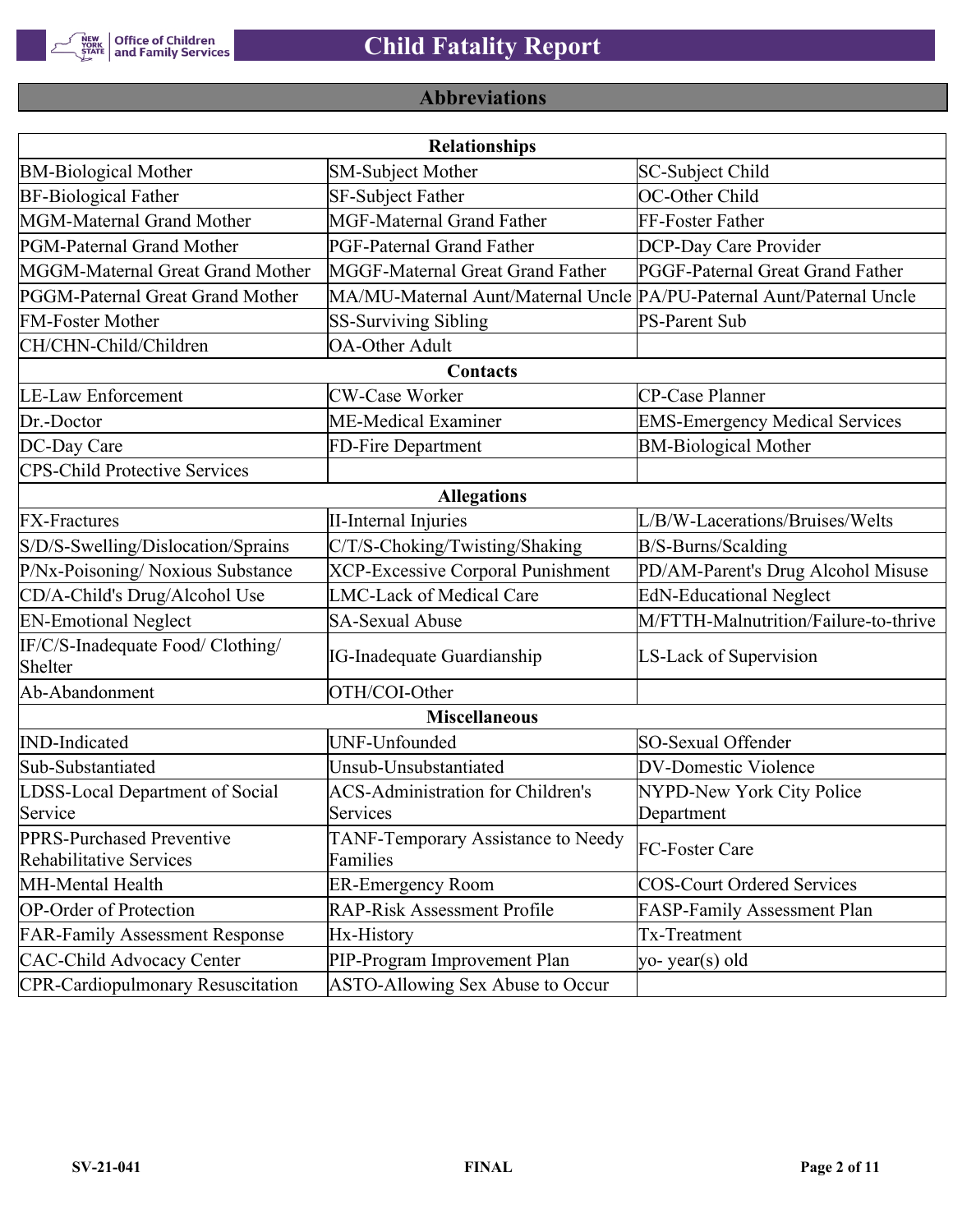## **Case Information**

**Report Type:** Child Deceased **Jurisdiction:** Orange **Date of Death:** 10/01/2021

**Age:** 5 month(s) **Gender:** Male **Initial Date OCFS Notified:** 10/02/2021

#### **Presenting Information**

An SCR report alleged on 10/1/21, the mother fed the 5-month-old male child, placed him down on a Boppy pillow and left the child unattended for an unknown amount of time to go outside to smoke a cigarette. When the mother returned inside, the child was slumped over in the Boppy and was surrounded by vomit. The child received emergency services for further assistance. When the child arrived at the hospital, he did not have a pulse and was pronounced deceased at 11:31 PM. The father, grandmother, and siblings (aged 5 months, and 3 and 6 years) had unknown roles.

#### **Executive Summary**

This fatality report concerns the death of the 5-month-old child that occurred on 10/1/21. The following day, two reports were made to the SCR alleging the mother left the subject child and his twin unsupervised on a bed, laying on Boppy pillows. A short time after, the child was found unresponsive and not breathing and passed away. At the time of his death, the child resided with his parents, maternal uncle, maternal grandmother and siblings, aged 5 months and 3 and 6 years. The siblings were assessed to be safe in the care of the parents.

Orange County Department of Social Services (OCDSS) coordinated investigative efforts with law enforcement upon receipt of the SCR reports. The criminal investigation was closed without charges. An autopsy was performed, and the medical examiner listed the cause of death as unexplained sudden death (intrinsic and extrinsic factors identified), and the manner was undetermined.

The parents reported the mother left the twins on an adult sized bed, laying on their Boppy pillows, when she went outside to smoke and talk to the father. A few minutes later, the father discovered the subject child unresponsive and not breathing. The grandmother heard the screaming and began CPR on the child while 911 was called. First responders arrived, took over resuscitation efforts and transported the child to the hospital where he was pronounced deceased. The surviving siblings did not provide additional information.

OCDSS made collateral contacts, including medical personnel, first responders and the pediatrician. Collateral contacts did not have concerns for the surviving children.

OCDSS conducted home visits and interviewed the family. Although the Safety Assessments and required reports were completed timely, the Safety Assessment completed at the time of case closure did not accurately reflect case circumstances. The allegations of Inadequate Guardianship and Lack of Supervision were substantiated against the mother regarding the twins as the mother failed to meet a minimum degree of care by leaving them unsupervised on Boppy pillows. The allegation of DOA/Fatality was unsubstantiated.

The family members were provided with referrals to the Special Assistance Trauma Unit. The father was actively engaged in bereavement services at the time of case closure. The mother attended an appointment, but it remained unknown if she participated thereafter. It remained unknown if the grandmother or siblings engaged in services in response to the death. The case was closed on 12/1/21.

### **PIP Requirement**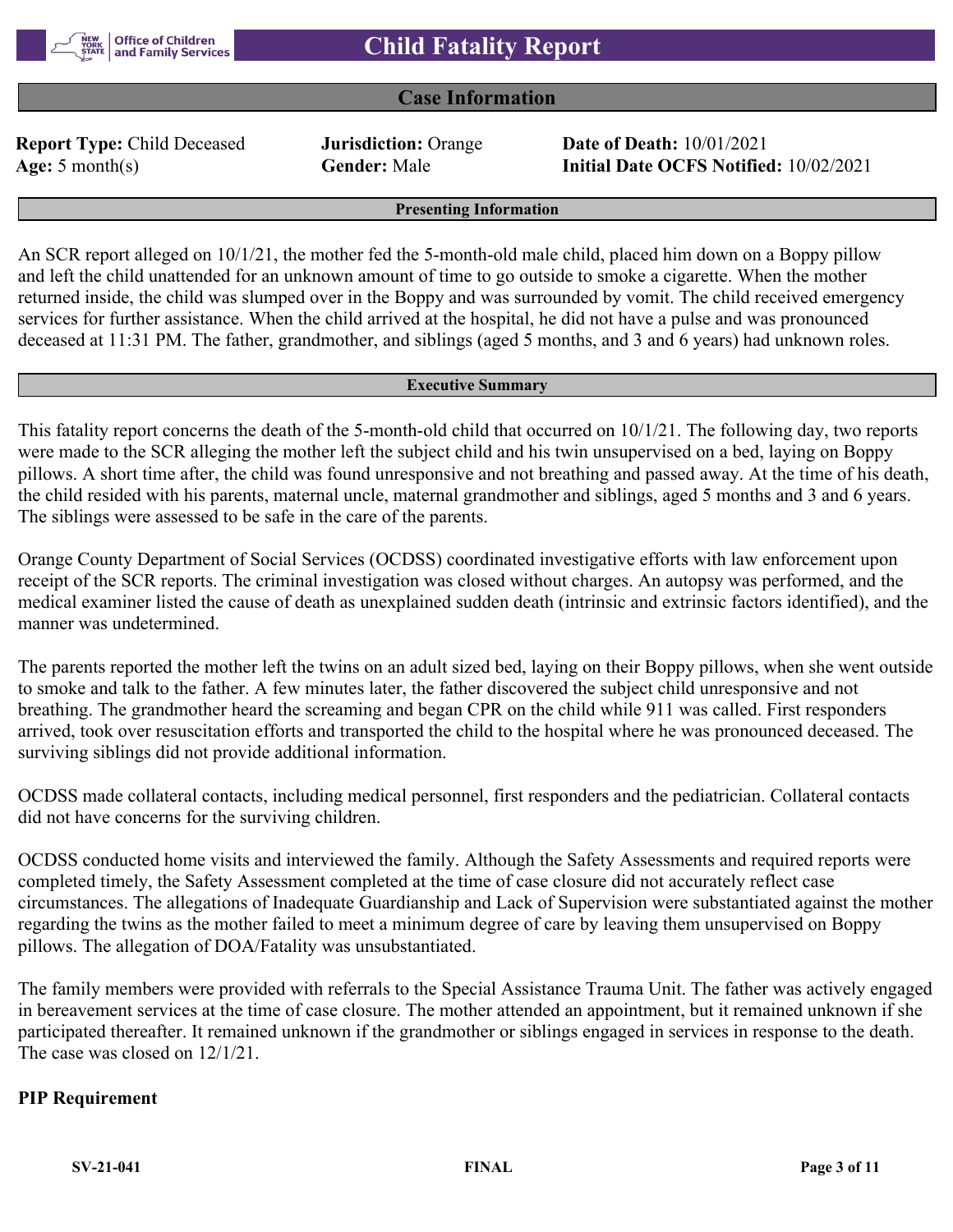

OCDSS will submit a PIP to the Westchester Regional Office within 30 days of the receipt of this report. The PIP will identify action(s) the OCDSS has taken, or will take, to address the cited issue(s). For issues where a PIP is currently implemented, OCDSS will review the plan and revise as needed to address ongoing concerns.

### **Findings Related to the CPS Investigation of the Fatality**

**Safety Assessment:**

 **Was sufficient information gathered to make the decision recorded on the:**

| <b>Approved Initial Safety Assessment?</b><br>$\circ$                                                                                                                    | Yes                                                                          |
|--------------------------------------------------------------------------------------------------------------------------------------------------------------------------|------------------------------------------------------------------------------|
| Safety assessment due at the time of determination?<br>$\circ$                                                                                                           | Yes                                                                          |
| Was the safety decision on the approved Initial Safety Assessment<br>appropriate?                                                                                        | Yes                                                                          |
| Determination:                                                                                                                                                           |                                                                              |
| Was sufficient information gathered to make determination(s) for all<br>$\bullet$<br>allegations as well as any others identified in the course of the<br>investigation? | Yes, sufficient information was<br>gathered to determine all<br>allegations. |
| Was the determination made by the district to unfound or indicate<br>appropriate?                                                                                        | N <sub>0</sub>                                                               |
| Explain:                                                                                                                                                                 |                                                                              |
| The Safety Assessment at the time of case closure was completed inaccurately.                                                                                            |                                                                              |
| Was the decision to close the case appropriate?                                                                                                                          | Yes                                                                          |
| Was casework activity commensurate with appropriate and relevant statutory No<br>or regulatory requirements?                                                             |                                                                              |
| Was there sufficient documentation of supervisory consultation?                                                                                                          | Yes, the case record has detail of the<br>consultation.                      |

### **Explain:**

At the time of case closure, there was some credible evidence to substantiate the allegation of DOA/Fatality against the mother.

| <b>Required Actions Related to the Fatality</b> |                                                                                                                                                                                                                                                          |  |  |  |
|-------------------------------------------------|----------------------------------------------------------------------------------------------------------------------------------------------------------------------------------------------------------------------------------------------------------|--|--|--|
|                                                 |                                                                                                                                                                                                                                                          |  |  |  |
|                                                 | Are there Required Actions related to the compliance issue(s)? $\boxtimes$ Yes $\Box$ No                                                                                                                                                                 |  |  |  |
| <b>Issue:</b>                                   | Adequacy of Documentation of Safety Assessments                                                                                                                                                                                                          |  |  |  |
| Summary:                                        | The final Safety Assessment noted the SM was unwilling/unable to supervise the twin adequately;<br>however, this did not reflect case circumstances at the time of completion. The Safety Assessment<br>was completed regarding risk rather than safety. |  |  |  |
| <b>Legal Reference:</b>                         | $ 18 \text{ NYCRR432.2(b)(3)(ii)(c) & (iii)(b)} $                                                                                                                                                                                                        |  |  |  |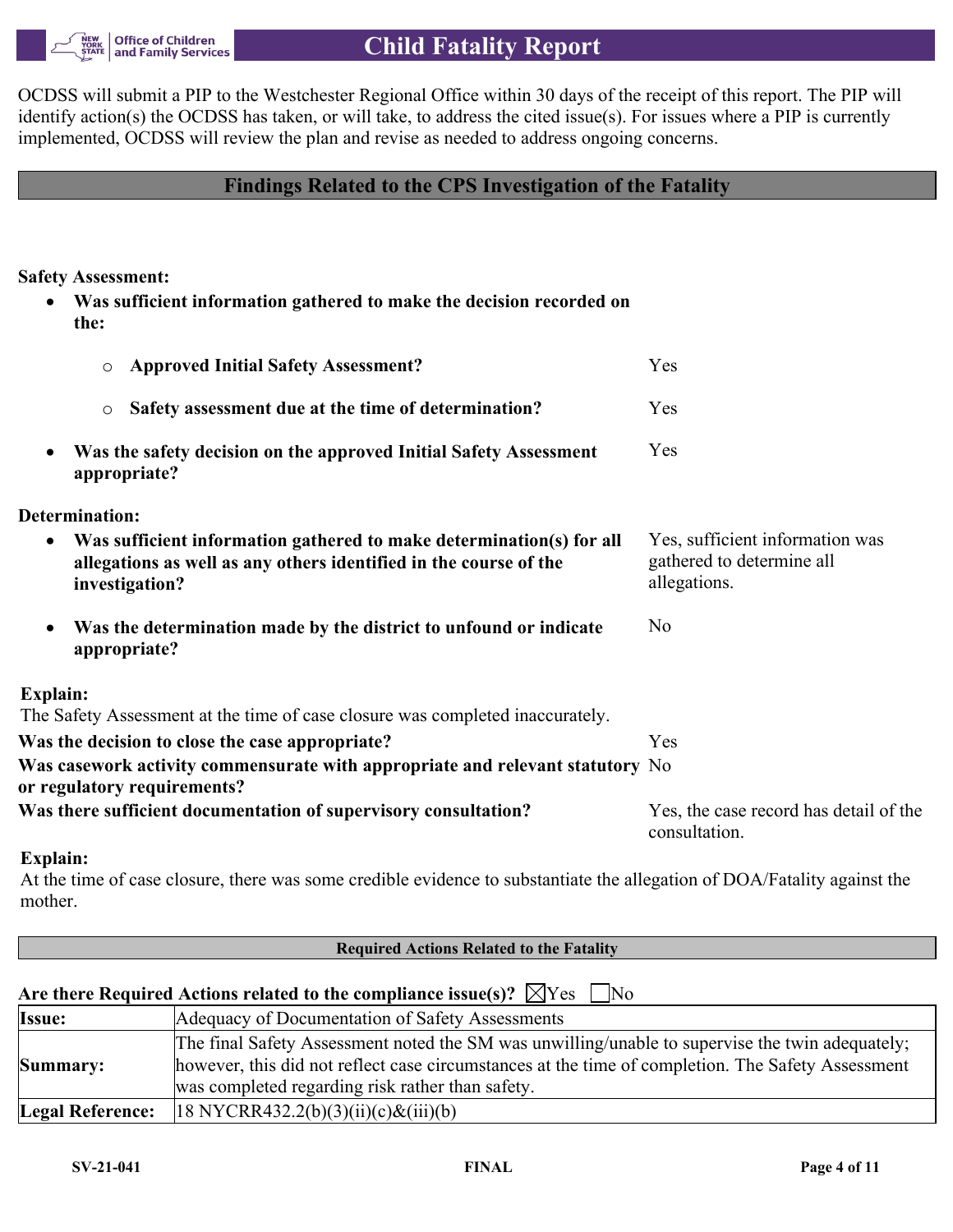

| The results of each Safety Assessment must be accurately documented in the case record to reflect<br>Action:<br>case circumstances regarding safety. |                                                                                  |                            |  |  |
|------------------------------------------------------------------------------------------------------------------------------------------------------|----------------------------------------------------------------------------------|----------------------------|--|--|
|                                                                                                                                                      |                                                                                  |                            |  |  |
|                                                                                                                                                      |                                                                                  |                            |  |  |
|                                                                                                                                                      | <b>Fatality-Related Information and Investigative Activities</b>                 |                            |  |  |
|                                                                                                                                                      |                                                                                  |                            |  |  |
|                                                                                                                                                      | <b>Incident Information</b>                                                      |                            |  |  |
| <b>Date of Death: 10/01/2021</b>                                                                                                                     |                                                                                  | Time of Death: 11:31 PM    |  |  |
|                                                                                                                                                      | Time of fatal incident, if different than time of death:                         | 10:15 PM                   |  |  |
|                                                                                                                                                      | County where fatality incident occurred:                                         | Orange                     |  |  |
|                                                                                                                                                      | Was 911 or local emergency number called?                                        | Yes                        |  |  |
| <b>Time of Call:</b>                                                                                                                                 |                                                                                  | 10:19 PM                   |  |  |
|                                                                                                                                                      | Did EMS respond to the scene?                                                    | Yes                        |  |  |
|                                                                                                                                                      | At time of incident leading to death, had child used alcohol or drugs?           | N/A                        |  |  |
|                                                                                                                                                      | Child's activity at time of incident:                                            |                            |  |  |
| Sleeping                                                                                                                                             | Working                                                                          | Driving / Vehicle occupant |  |  |
| Playing                                                                                                                                              | Eating                                                                           | Unknown                    |  |  |
| Other: Sitting                                                                                                                                       |                                                                                  |                            |  |  |
|                                                                                                                                                      | Did child have supervision at time of incident leading to death? No - but needed |                            |  |  |
|                                                                                                                                                      | At time of incident was supervisor impaired? Not impaired.                       |                            |  |  |
|                                                                                                                                                      | At time of incident supervisor was:                                              |                            |  |  |
| Distracted                                                                                                                                           | Absent                                                                           |                            |  |  |
| Asleep                                                                                                                                               | Other: In another area                                                           |                            |  |  |
|                                                                                                                                                      | Total number of deaths at incident event:<br>Children ages 0-18: 1<br>Adults: 0  |                            |  |  |

### **Household Composition at time of Fatality**

| Household                                 | <b>Relationship</b>                               | Role                                  | Gender | Age                                        |
|-------------------------------------------|---------------------------------------------------|---------------------------------------|--------|--------------------------------------------|
| Deceased Child's Household Aunt/Uncle     |                                                   | No Role                               | Male   | $24$ Year(s)                               |
| Deceased Child's Household Deceased Child |                                                   | Alleged Victim                        | Male   | $5$ Month(s)                               |
| Deceased Child's Household Father         |                                                   | No Role                               | Male   | $26$ Year(s)                               |
| Deceased Child's Household Grandparent    |                                                   | No Role                               |        | Female $\left  63 \text{ Year}(s) \right $ |
| Deceased Child's Household Mother         |                                                   | Alleged Perpetrator Female 29 Year(s) |        |                                            |
| Deceased Child's Household Sibling        |                                                   | Alleged Victim                        | Male   | $5$ Month(s)                               |
| Deceased Child's Household Sibling        |                                                   | No Role                               |        | Female $6$ Year(s)                         |
| Deceased Child's Household Sibling        |                                                   | No Role                               |        | Female $ 3 \text{ Year}(s) $               |
| Other Household 1                         | Other Adult - Father of 3 and 6-year-old siblings | No Role                               | Male   | $31$ Year(s)                               |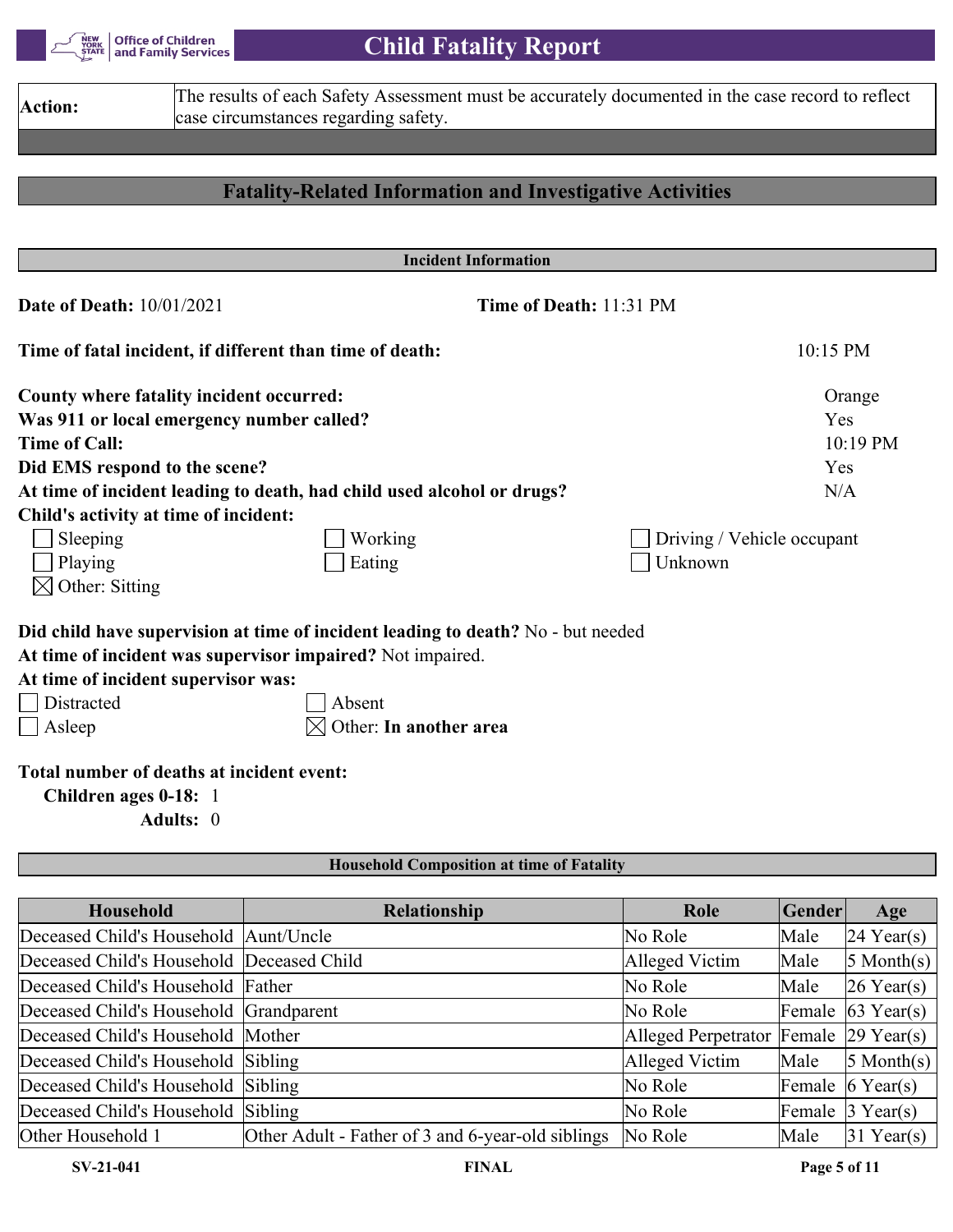

#### **LDSS Response**

On 10/2/21, OCDSS received the fatality reports from the SCR. Within the first 24 hours of the investigation, sources of the reports were contacted, and the medical examiner and district attorney's offices were made aware of the death. Additionally, a home visit was made, the siblings were assessed to be safe, and a CPS history check was completed.

A home visit was made, and the parents and grandmother were interviewed. The mother stated on the day of the child's death, he acted normally throughout the day. The grandmother watched the child for a few hours while the parents went out to dinner. The parents returned and the mother fed the twins and placed them on Boppy pillows on top of her bed. Between 10:00 PM- 10:30 PM, the mother went to smoke in the garage, where the father was, leaving the children unattended. The mother was outside smoking for approximately 10 minutes. The parents went inside, and the mother heard the father screaming. The child was lifeless, blue in color and not breathing. The grandmother performed CPR while the mother called 911.

The father recalled he was in the garage working and went inside and found the child sprawled out, face-down on the bed. The child had vomited and appeared lifeless. The father picked the child up and shouted for help.

The grandmother corroborated the parents' recollection of the fatal incident and did not have additional information. Additionally, the surviving siblings did not provide additional information regarding the death. The maternal uncle was in his room at the time of the fatal incident and saw the grandmother performing CPR. He did not have concerns for the care of the children.

Collateral contacts were made with law enforcement, the hospital, the pediatrician, medical examiner, the father of the 3 and 6-year-old siblings, and the family's mental health service provider. No concerns for the surviving children were revealed. Records obtained from the hospital noted the parents were provided safe sleep information at the time of the twins' birth.

After all required casework activity was completed and the children were assessed to be safe, the case was closed as the family did not require any further intervention from OCDSS.

### **Official Manner and Cause of Death**

**Official Manner:** Undetermined **Primary Cause of Death:** Undetermined if injury or medical cause **Person Declaring Official Manner and Cause of Death:** Medical Examiner

### **Multidisciplinary Investigation/Review**

**Was the fatality investigation conducted by a Multidisciplinary Team (MDT)?**Yes

**Was the fatality referred to an OCFS approved Child Fatality Review Team?**Yes

**Comments:** The death was referred to an OCFS-approved Child Fatality Review Team.

| <b>SCR Fatality Report Summary</b> |                               |               |                                     |  |
|------------------------------------|-------------------------------|---------------|-------------------------------------|--|
|                                    |                               |               |                                     |  |
| <b>Alleged Victim(s)</b>           | <b>Alleged Perpetrator(s)</b> | Allegation(s) | <b>Allegation</b><br><b>Outcome</b> |  |
|                                    |                               |               |                                     |  |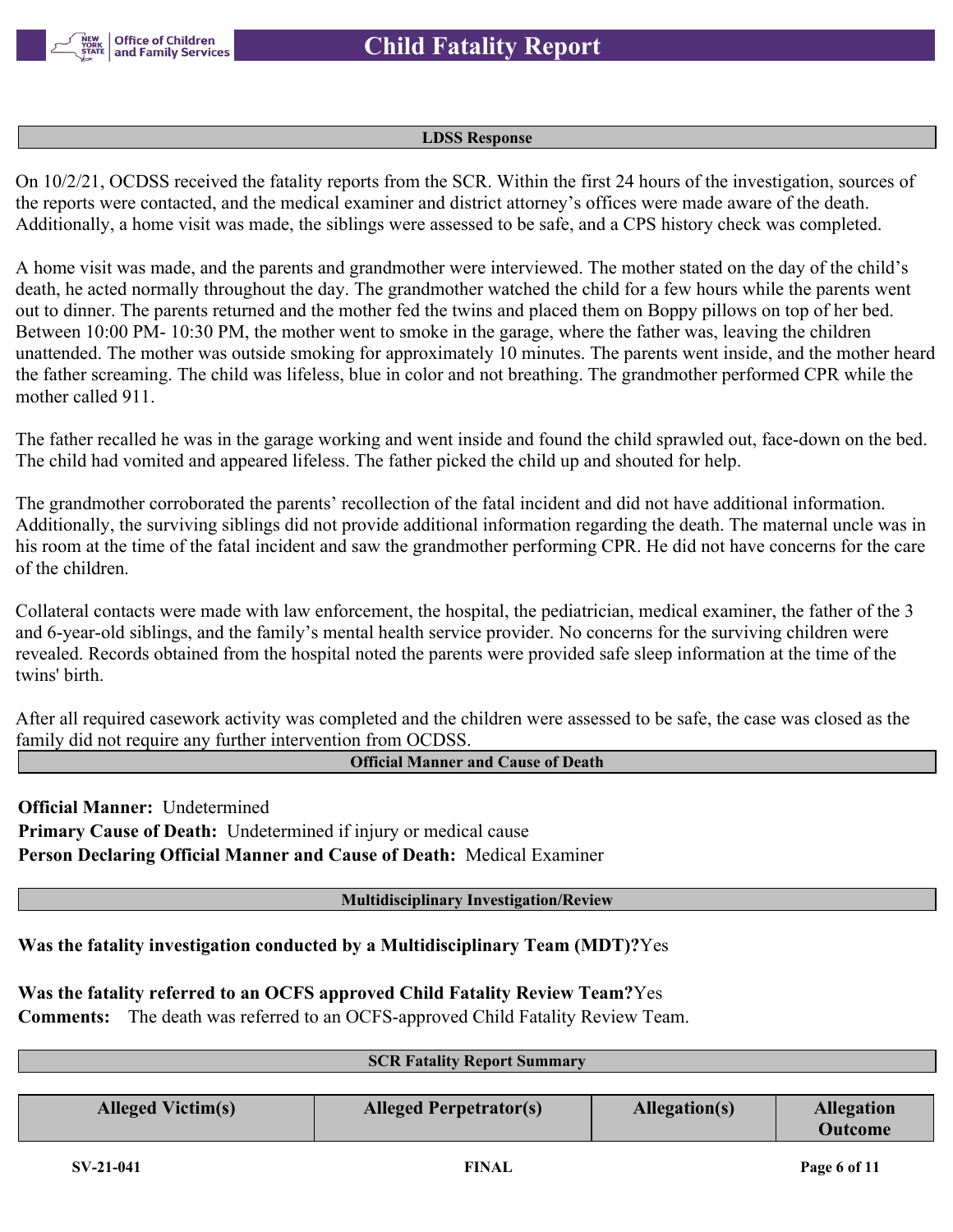

| 059761 - Deceased Child, Male, 5       | 059763 - Mother, Female, 29 | DOA / Fatality      | Unsubstantiated |
|----------------------------------------|-----------------------------|---------------------|-----------------|
| Mons                                   | Year(s)                     |                     |                 |
| 059761 - Deceased Child, Male, 5       | 059763 - Mother, Female, 29 | Inadequate          | Substantiated   |
| Mons                                   | Year(s)                     | Guardianship        |                 |
| 059761 - Deceased Child, Male, 5       | 059763 - Mother, Female, 29 | Lack of Supervision | Substantiated   |
| Mons                                   | Year(s)                     |                     |                 |
| $ 059762 - Sibling, Male, 5 Month(s) $ | 059763 - Mother, Female, 29 | Inadequate          | Substantiated   |
|                                        | Year(s)                     | Guardianship        |                 |
| $ 059762 - Sibling, Male, 5 Month(s) $ | 059763 - Mother, Female, 29 | Lack of Supervision | Substantiated   |
|                                        | Year(s)                     |                     |                 |

### **CPS Fatality Casework/Investigative Activities**

|                                                                                                                                                                           | <b>Yes</b>  | No          | N/A | <b>Unable to</b><br><b>Determine</b> |
|---------------------------------------------------------------------------------------------------------------------------------------------------------------------------|-------------|-------------|-----|--------------------------------------|
| All children observed?                                                                                                                                                    | $\boxtimes$ |             |     |                                      |
| When appropriate, children were interviewed?                                                                                                                              | $\boxtimes$ |             |     |                                      |
| Alleged subject(s) interviewed face-to-face?                                                                                                                              | $\boxtimes$ |             |     |                                      |
| All 'other persons named' interviewed face-to-face?                                                                                                                       |             | $\boxtimes$ |     |                                      |
| Contact with source?                                                                                                                                                      | $\boxtimes$ |             |     |                                      |
| All appropriate Collaterals contacted?                                                                                                                                    | $\times$    |             |     |                                      |
| Was a death-scene investigation performed?                                                                                                                                | $\boxtimes$ |             |     |                                      |
| Was there discussion with all parties (youth, other household members,<br>and staff) who were present that day (if nonverbal, observation and<br>comments in case notes)? | $\bowtie$   |             |     |                                      |
| Coordination of investigation with law enforcement?                                                                                                                       | $\boxtimes$ |             |     |                                      |
| Was there timely entry of progress notes and other required<br>documentation?                                                                                             | $\boxtimes$ |             |     |                                      |

### **Additional information:**

The father of the 3 and 6-year-old siblings was not interviewed face-to-face as he was unavailable.

| <b>Fatality Safety Assessment Activities</b>                                                                                                    |             |    |     |                                      |  |  |  |
|-------------------------------------------------------------------------------------------------------------------------------------------------|-------------|----|-----|--------------------------------------|--|--|--|
|                                                                                                                                                 |             |    |     |                                      |  |  |  |
|                                                                                                                                                 | Yes         | No | N/A | <b>Unable to</b><br><b>Determine</b> |  |  |  |
| Were there any surviving siblings or other children in the household?                                                                           |             |    |     |                                      |  |  |  |
| Was there an adequate assessment of impending or immediate danger to surviving siblings/other children in the<br>household named in the report: |             |    |     |                                      |  |  |  |
| Within 24 hours?                                                                                                                                | $\boxtimes$ |    |     |                                      |  |  |  |
| At 7 days?                                                                                                                                      | $\times$    |    |     |                                      |  |  |  |
| At 30 days?                                                                                                                                     |             |    |     |                                      |  |  |  |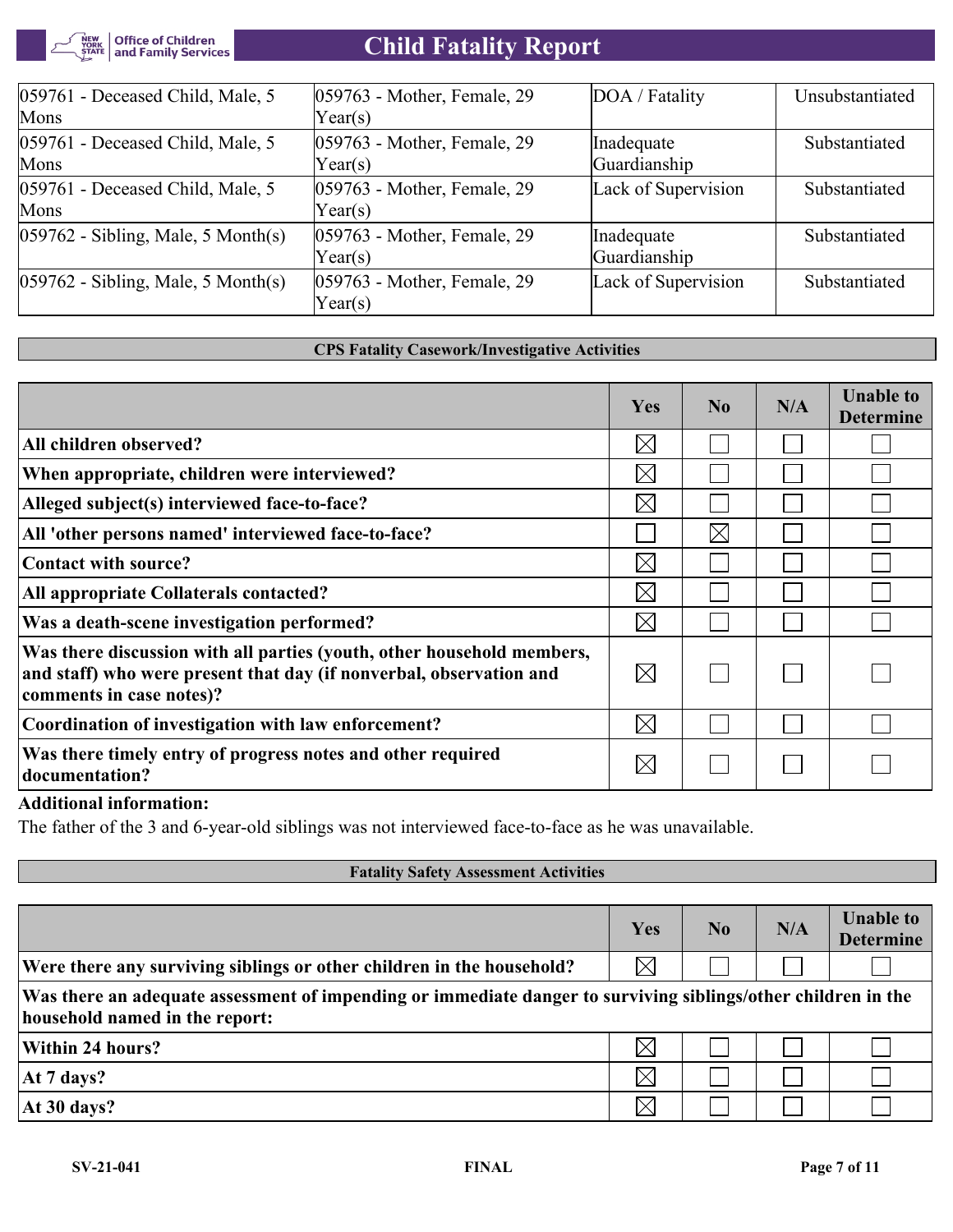

| Was there an approved Initial Safety Assessment for all surviving<br>siblings/ other children in the household within 24 hours? |  |  |
|---------------------------------------------------------------------------------------------------------------------------------|--|--|
| Are there any safety issues that need to be referred back to the local<br>district?                                             |  |  |
|                                                                                                                                 |  |  |

**When safety factors were present that placed the surviving siblings/other children in the household in impending or immediate danger of serious harm, were the safety interventions, including parent/caretaker actions adequate?**

### **Fatality Risk Assessment / Risk Assessment Profile**

|                                                                                                                                                             | Yes         | $\bf N_0$ | N/A | <b>Unable to</b><br><b>Determine</b> |
|-------------------------------------------------------------------------------------------------------------------------------------------------------------|-------------|-----------|-----|--------------------------------------|
| Was the risk assessment/RAP adequate in this case?                                                                                                          | $\times$    |           |     |                                      |
| During the course of the investigation, was sufficient information<br>gathered to assess risk to all surviving siblings/other children in the<br>household? |             |           |     |                                      |
| Was there an adequate assessment of the family's need for services?                                                                                         | $\boxtimes$ |           |     |                                      |
| Did the protective factors in this case require the LDSS to file a petition<br>in Family Court at any time during or after the investigation?               |             | $\times$  |     |                                      |
| Were appropriate/needed services offered in this case                                                                                                       | $\times$    |           |     |                                      |

### **Placement Activities in Response to the Fatality Investigation**

|                                                                                                                                                                                                       | Yes | N <sub>0</sub> | N/A | <b>Unable to</b><br><b>Determine</b> |
|-------------------------------------------------------------------------------------------------------------------------------------------------------------------------------------------------------|-----|----------------|-----|--------------------------------------|
| Did the safety factors in the case show the need for the surviving<br>siblings/other children in the household be removed or placed in foster<br>care at any time during this fatality investigation? |     | $\boxtimes$    |     |                                      |
| Were there surviving children in the household that were removed either<br>as a result of this fatality report / investigation or for reasons unrelated<br>to this fatality?                          |     | $\times$       |     |                                      |
| <b>Explain as necessary:</b><br>The surviving children did not need to be removed as a result of the fatality investigation.                                                                          |     |                |     |                                      |

### **Legal Activity Related to the Fatality**

**Was there legal activity as a result of the fatality investigation?** There was no legal activity.

### **Services Provided to the Family in Response to the Fatality**

 $\boxtimes$ 

 $\Box$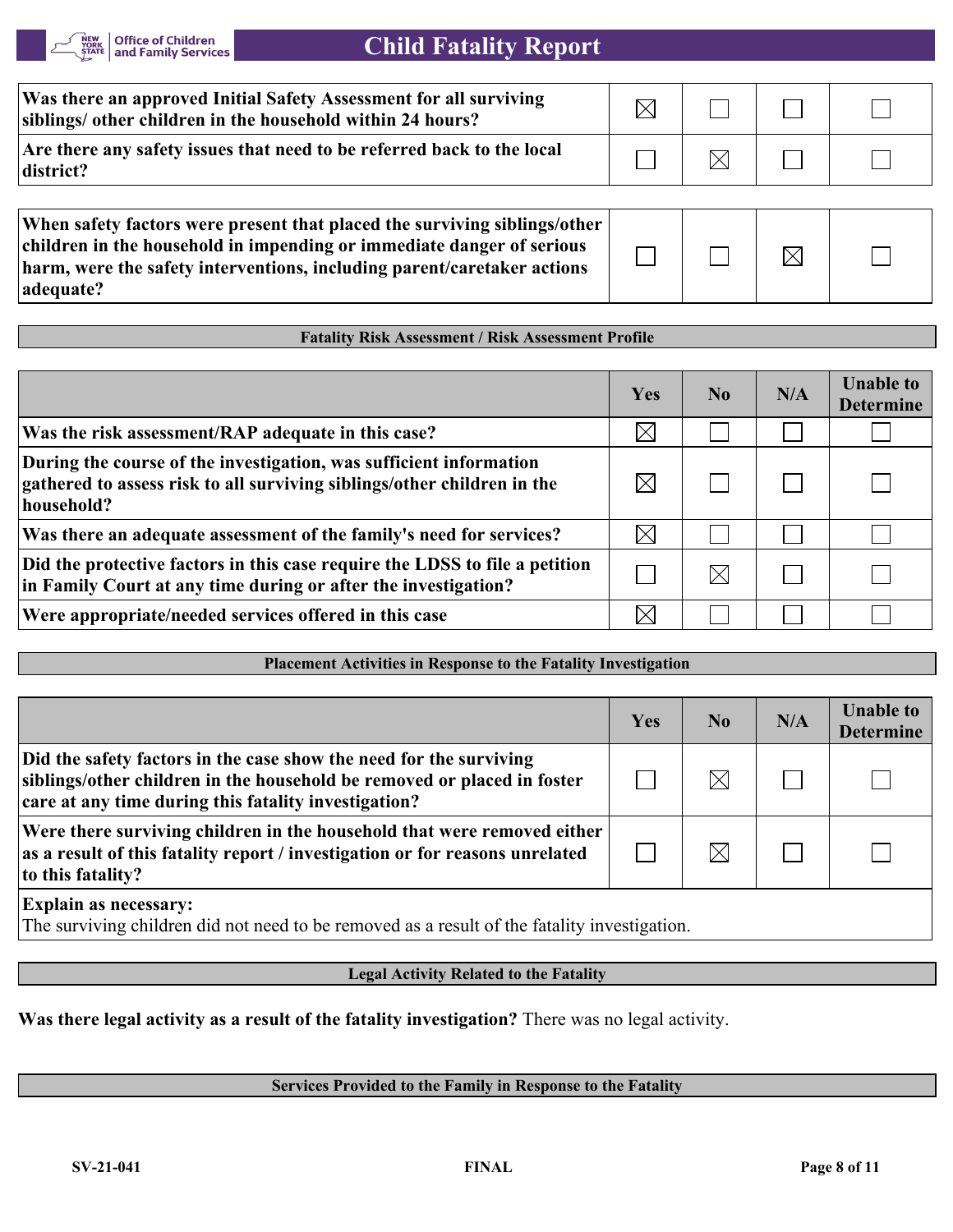

**Office of Children<br>and Family Services** 

| <b>Services</b>                       | <b>Provided</b><br><b>After</b><br><b>Death</b> | Offered,<br>but<br><b>Refused</b> | Offered,<br><b>Unknown</b><br>if Used | <b>Not</b><br><b>Offered</b> | <b>Needed</b><br>but<br>Unavailable | N/A         | <b>CDR</b><br><b>Lead to</b><br><b>Referral</b> |
|---------------------------------------|-------------------------------------------------|-----------------------------------|---------------------------------------|------------------------------|-------------------------------------|-------------|-------------------------------------------------|
| <b>Bereavement counseling</b>         | $\boxtimes$                                     |                                   |                                       |                              |                                     |             |                                                 |
| <b>Economic support</b>               |                                                 |                                   |                                       |                              |                                     | $\boxtimes$ |                                                 |
| <b>Funeral arrangements</b>           |                                                 |                                   | $\boxtimes$                           |                              |                                     |             |                                                 |
| <b>Housing assistance</b>             |                                                 |                                   |                                       |                              |                                     | $\boxtimes$ |                                                 |
| <b>Mental health services</b>         | $\boxtimes$                                     |                                   |                                       |                              |                                     |             |                                                 |
| <b>Foster care</b>                    |                                                 |                                   |                                       |                              |                                     | $\boxtimes$ |                                                 |
| <b>Health care</b>                    |                                                 |                                   |                                       |                              |                                     | $\boxtimes$ |                                                 |
| <b>Legal services</b>                 |                                                 |                                   |                                       |                              |                                     | $\boxtimes$ |                                                 |
| <b>Family planning</b>                |                                                 |                                   |                                       |                              |                                     | $\boxtimes$ |                                                 |
| <b>Homemaking Services</b>            |                                                 |                                   |                                       |                              |                                     | $\boxtimes$ |                                                 |
| <b>Parenting Skills</b>               |                                                 |                                   |                                       |                              |                                     | $\boxtimes$ |                                                 |
| <b>Domestic Violence Services</b>     |                                                 |                                   |                                       |                              |                                     | $\boxtimes$ |                                                 |
| <b>Early Intervention</b>             |                                                 |                                   |                                       |                              |                                     | $\boxtimes$ |                                                 |
| <b>Alcohol/Substance abuse</b>        |                                                 |                                   | $\boxtimes$                           |                              |                                     |             |                                                 |
| <b>Child Care</b>                     |                                                 |                                   |                                       |                              |                                     | $\boxtimes$ |                                                 |
| Intensive case management             |                                                 |                                   |                                       |                              |                                     | $\boxtimes$ |                                                 |
| Family or others as safety resources  |                                                 |                                   |                                       |                              |                                     | $\boxtimes$ |                                                 |
| Other                                 |                                                 |                                   |                                       |                              |                                     | $\boxtimes$ |                                                 |
| Additional information, if necessary: |                                                 |                                   |                                       |                              |                                     |             |                                                 |

The mother was offered a substance abuse referral as she and the twins tested positive for marijuana at the time of birth.

**Were services provided to siblings or other children in the household to address any immediate needs and support their well-being in response to the fatality?** Unable to Determine **Explain:**

OCDSS provided the family with referrals for bereavement services; however, it remained unknown if the children were engaged in services.

## **Were services provided to parent(s) and other care givers to address any immediate needs related to the fatality?** Yes

### **Explain:**

The parents and grandmother were offered bereavement services. The father was actively involved in counseling at the time of case closure; however, the mother had only attended one appointment. The grandmother was not engaged in services. The family was offered funeral assistance; however, it remained unknown if the service was utilized.

## **History Prior to the Fatality**

**Child Information**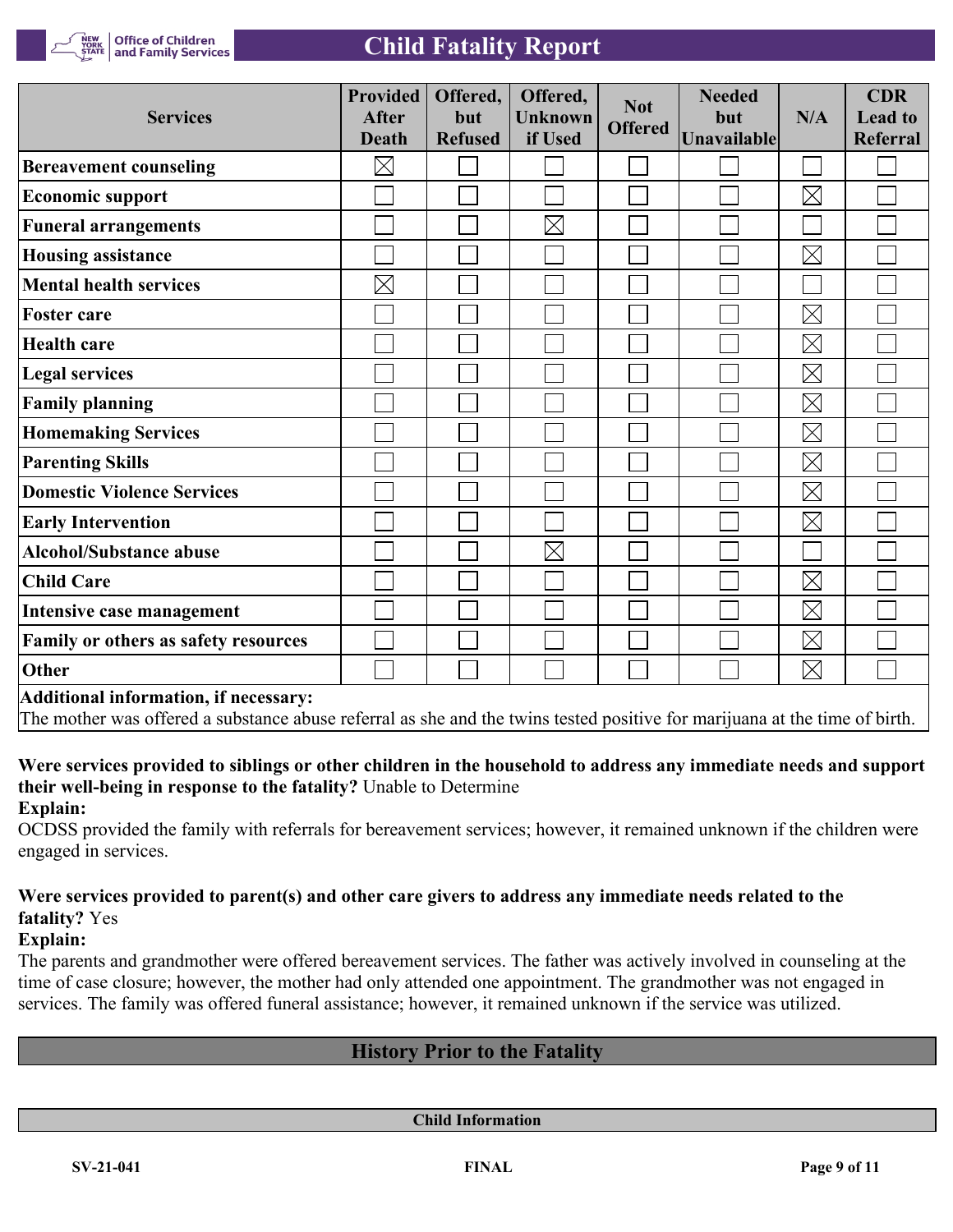**Infants Under One Year Old**

| Did the child have a history of alleged child abuse/maltreatment?                    | Yes |
|--------------------------------------------------------------------------------------|-----|
| Was the child ever placed outside of the home prior to the death?                    | No. |
| Were there any siblings ever placed outside of the home prior to this child's death? | No. |
| Was the child acutely ill during the two weeks before death?                         | No  |
|                                                                                      |     |

## **During pregnancy, mother:**

Had medical complications  $/$  infections  $\Box$  Had heavy alcohol use

**Office of Children** and Family Services

- $M$ isused over-the-counter or prescription drugs  $\Box$  Smoked tobacco
- Experienced domestic violence  $\boxtimes$  Used illicit drugs
- Was not noted in the case record to have any of the issues listed

### **Infant was born:**

 $\boxtimes$  Drug exposed  $\blacksquare$ 

With neither of the issues listed noted in case record

## **CPS - Investigative History Three Years Prior to the Fatality**

| Date of<br><b>SCR</b><br><b>Report</b> | <b>Alleged</b><br>Victim(s)     | <b>Alleged</b><br>Perpetrator(s) | Allegation(s)                    | Status/Outcome | <b>Compliance</b><br>Issue(s) |
|----------------------------------------|---------------------------------|----------------------------------|----------------------------------|----------------|-------------------------------|
| 04/20/2021                             | Deceased Child, Male, 1<br>Days | Mother, Female, 29<br>Years      | Inadequate Guardianship          | Far-Closed     | N <sub>o</sub>                |
|                                        | Deceased Child, Male, 1<br>Days | Mother, Female, 29<br>Years      | Parents Drug / Alcohol<br>Misuse | Far-Closed     |                               |
|                                        | Sibling, Male, 1 Days           | Mother, Female, 29<br>Years      | Inadequate Guardianship          | Far-Closed     |                               |
|                                        | Sibling, Male, 1 Days           | Mother, Female, 29<br>Years      | Parents Drug / Alcohol<br>Misuse | Far-Closed     |                               |

### **Report Summary:**

An SCR report alleged the mother gave birth to twin boys on 4/19/21. At the time of delivery, the mother and both twins tested positive for marijuana. The mother admitted to using marijuana throughout her pregnancy. The roles of the father and siblings (aged 3 and 6 years) were unknown.

### **OCFS Review Results:**

The case was initiated timely, a CPS history check was documented, and the source of the report was contacted. The allegations were addressed with the mother. A Plan of Safe Care was completed and a CASAC referral was made. Safe sleeping environments were observed, and safe sleeping literature was provided to the grandmother. The 7-day Safety Assessment was completed with accuracy.

**Are there Required Actions related to the compliance issue(s)?**  $\Box$  Yes  $\Box$  No

### **CPS - Investigative History More Than Three Years Prior to the Fatality**

04/10/17- 06/26/17 A FAR case had allegations of IG and LMC against the mother and father of the siblings regarding the 6-year-old sibling. Another adult had the allegation of IG regarding the 6-year-old sibling.

- 
- 
-